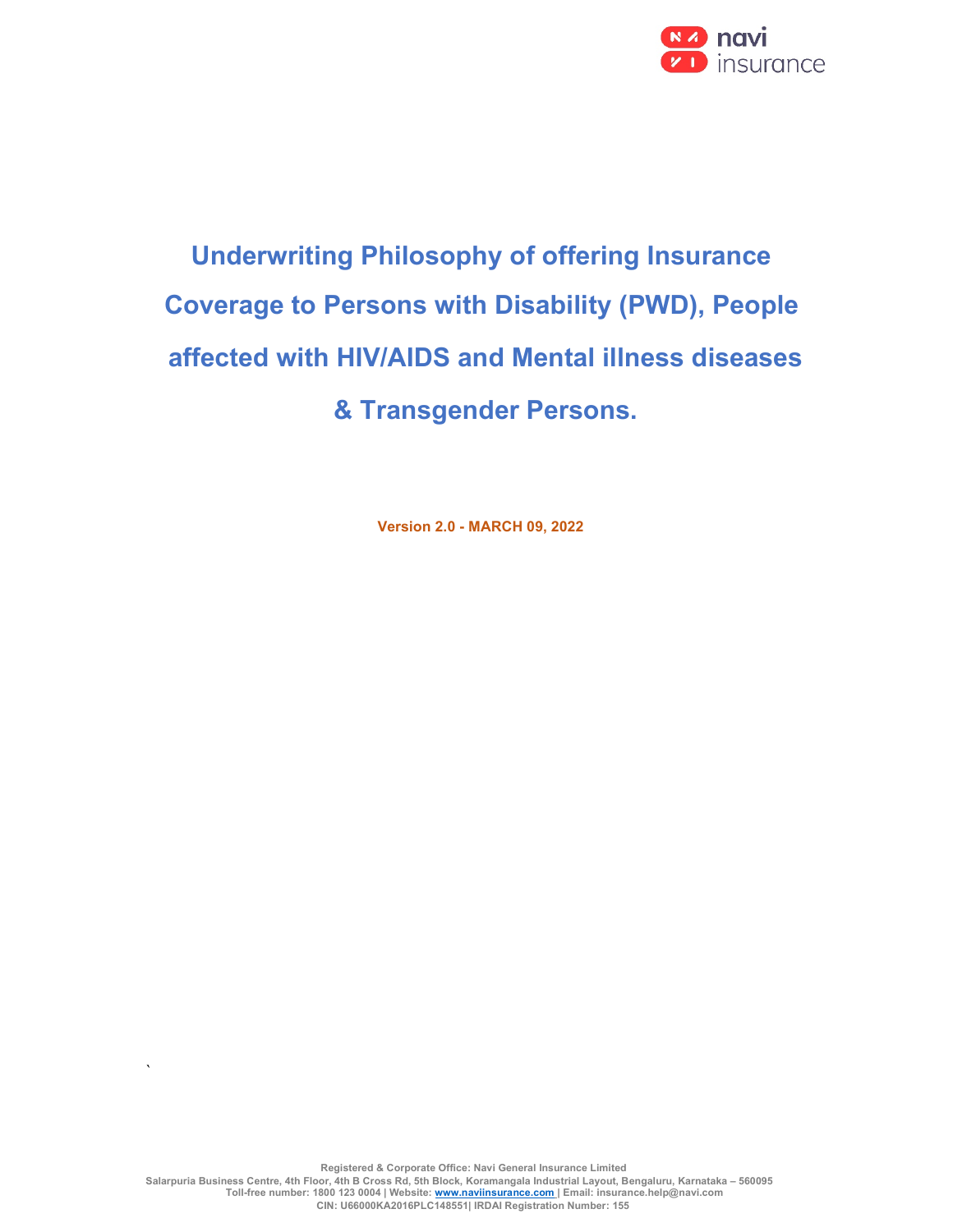

# Underwriting philosophy of offering Insurance coverage to persons with disability (PWD), people affected with HIV/AIDS, Mental Illness diseases and transgender persons.

Introduction - The purpose of this document is to lay out our approach in terms of providing health insurance cover for -

- 1. Persons with Disabilities (PWD)
- 2. Persons affected with HIV / AIDS
- 3. Persons affected with Mental Illness diseases
- 4. Transgender persons

In compliance with the Authority's Circular Ref No. IRDAI/HLT/MISC/CIR/129/06/2020 dated June 2, 2020, to protect the interest of above stated population and to ensure that they have an opportunity at par with others (i.e. the underwriting practices of these conditions will be treated similar to the ones which are getting followed for any other medical conditions like - Diabetes, Heart Disease etc), we hereby lay out our approach in terms of providing them insurance cover.

## 1. Person with Disabilities (PWD)

The underwriting of such person(s) is on the basis of cause of disability, type of disability, extent of disability and treatment undertaken / undergoing. The need of the health insurance cover shall also be evaluated. Basis the severity of the condition, we may accept them with an additional premium and/or exclusion or reject the proposal.

#### 2. HIV / AIDS

The underwriting for persons with HIV/AIDS is done in accordance with the provision of HIV and AIDS Prevention and Control Act, 2017. Evaluation of history of disease (i.e duration from diagnosis, extent of infection, complications manifested, history of hospitalization(s), adherence to ART treatment ; CD4 counts etc) and medical tests outcome is considered for acceptance with additional premium and/or reject the proposal.

NAVI GI underwriting shall be in accordance to the provisions of HIV/AIDS prevention and control act and any revisions thereon along with directives and guidelines from IRDAI, if any. The Products designed by the Company are in compliance with the above act and other health insurance regulations by the IRDAI.

Registered & Corporate Office: Navi General Insurance Limited